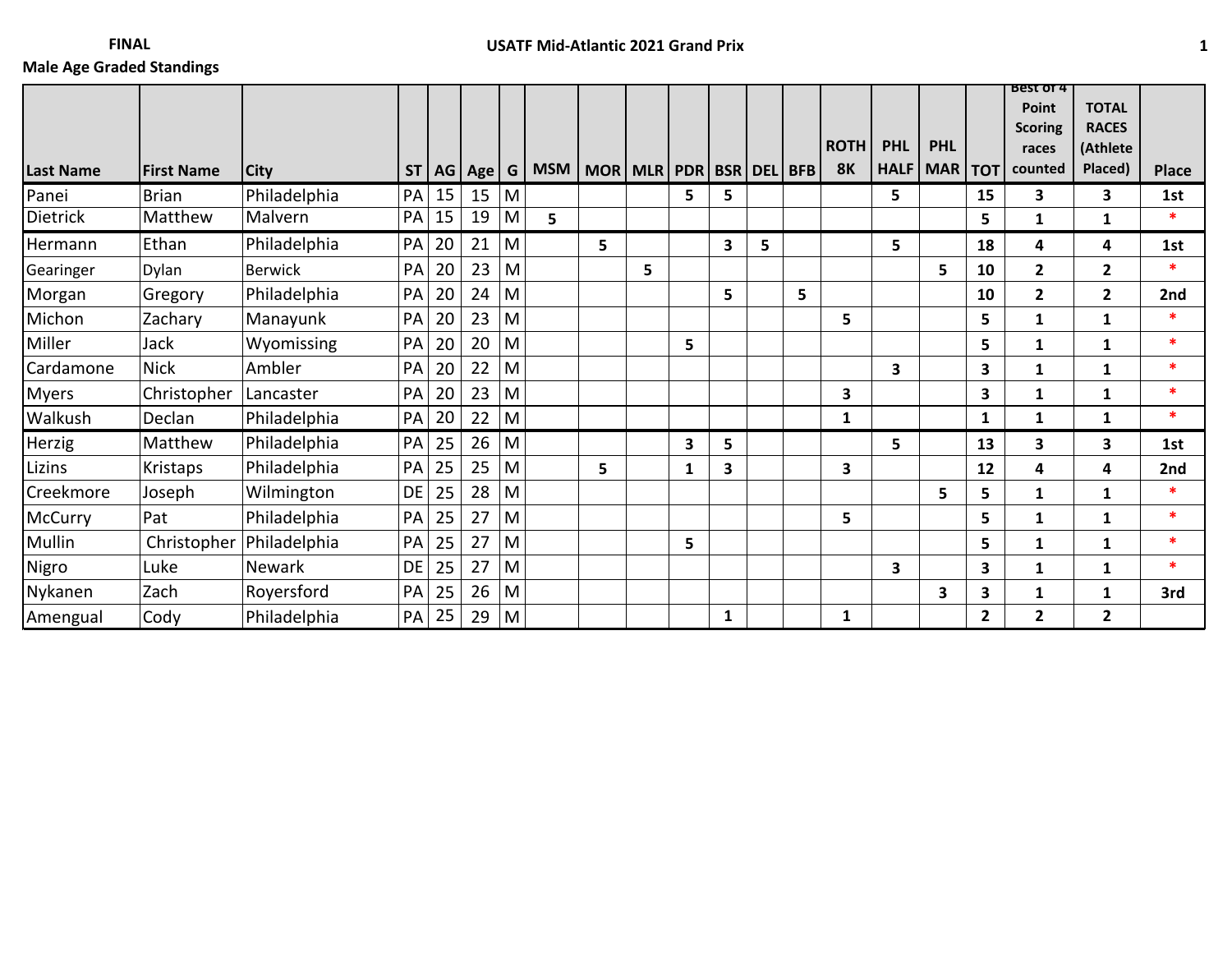| Hannagan     | Mark        | <b>Bear</b>       | DE        | 30 | 30 | M | 5 |   |              |                         | 5  |   |   |              | $\mathbf{1}$ | 11           | 3              | 3              | 1st Tie |
|--------------|-------------|-------------------|-----------|----|----|---|---|---|--------------|-------------------------|----|---|---|--------------|--------------|--------------|----------------|----------------|---------|
| Waniak       | Stephen     | Mount Laurel      | <b>NJ</b> | 30 | 33 | M | 3 |   |              |                         | 3  | 5 |   |              |              | 11           | 3              | 3              | 1st Tie |
| Conde        | Trevor      | Bethlehem         | PA        | 30 | 32 | M |   |   | 5            |                         |    |   |   |              |              | 5            | 1              | 1              |         |
| <b>Hibbs</b> | Joshua      | Wyndmoor          | PA        | 30 | 33 | M |   |   |              |                         |    |   |   |              | 5            | 5            | 1              | 1              | $\ast$  |
| Kane         | Matt        | Philadelphia      | PA        | 30 | 31 | M |   |   |              |                         |    |   |   | 5            |              | 5            | 1              | 1              | $\ast$  |
| Mateer       | Christopher | Philadelphia      | PA        | 30 | 31 | M |   |   |              |                         |    |   | 5 |              |              | 5            | 1              | 1              | $\ast$  |
| Rissell      | Ethan       | Philadelphia      | PA        | 30 | 32 | M |   |   |              | 5                       |    |   |   |              |              | 5            | 1              | $\mathbf{1}$   | $\ast$  |
| Nieto        | Benjamin    | Philadelphia      | PA        | 30 | 34 | M |   |   | $\mathbf{1}$ |                         |    |   |   | 3            |              | 4            | $\overline{2}$ | $\overline{2}$ | 3rd     |
| Thomas       | Tom         | Philadelphia      | PA        | 30 | 31 | M |   |   | 3            |                         |    |   |   | $\mathbf{1}$ |              | 4            | $\overline{2}$ | $\overline{2}$ | $\ast$  |
| Hoffman      | John        | Abington          | PA        | 30 | 34 | M |   |   |              |                         |    |   |   |              | 3            | 3            | $\mathbf{1}$   | 1              |         |
| Matula       | Jeremy      | Lancaster         | PA        | 30 | 34 | M |   |   |              | $\overline{\mathbf{3}}$ |    |   |   |              |              | 3            | 1              | 1              |         |
| Harrington   | Lawrence    | Philadelphia      | PA        | 30 | 32 | M |   |   |              | 1                       |    |   |   |              |              | $\mathbf{1}$ | 1              | 1              |         |
| Swierzbinski | Anthony     | Wilmington        | DE        | 35 | 35 | M |   | 3 |              | 5                       | 5. |   |   | 5            |              | 18           | 4              | 4              | 1st     |
| Kampf        | Seth        | Collegeville      | PA        | 35 | 36 | M |   | 5 |              |                         |    |   | 3 |              |              | 8            | $\mathbf{2}$   | $\overline{2}$ | $\ast$  |
| Vasko        | Jack        | Wallingford       | PA        | 35 | 39 | M |   |   |              | $\overline{\mathbf{3}}$ |    |   |   |              | 5            | 8            | $\overline{2}$ | $\overline{2}$ | $\ast$  |
| Mahugu       | Fred        | Philadelphia      | PA        | 35 | 39 | M |   |   | 5            |                         |    |   |   |              |              | 5.           | 1              | $\mathbf{1}$   | $\ast$  |
| Matuszak     | Paul        | Huntingdon Valley | PA        | 35 | 35 | M |   |   |              |                         |    |   | 5 |              |              | 5.           | $\mathbf{1}$   | $\mathbf{1}$   | $\ast$  |
| <b>Miles</b> | Leroy       | Philadelphia      | PA        | 35 | 38 | M |   |   | 3            | 1                       |    |   |   |              |              | 4            | $\overline{2}$ | $\overline{2}$ | 2nd     |
| Ursta        | Jared       | Drexel Hill       | PA        | 35 | 35 | M |   |   | 1            |                         |    |   |   | 3            |              | 4            | $\overline{2}$ | $\overline{2}$ | $\ast$  |
| Vasko        | Jack        | Wallingford       | PA        | 35 | 39 | M |   |   |              |                         |    |   |   |              | 3            | 3.           | 1              | 1              | ×       |
| Menasion     | Jonathon    | Downingtown       | PA        | 35 | 39 | M |   |   |              |                         |    |   |   |              | $\mathbf{1}$ | 1            | 1              | $\mathbf{1}$   | $\ast$  |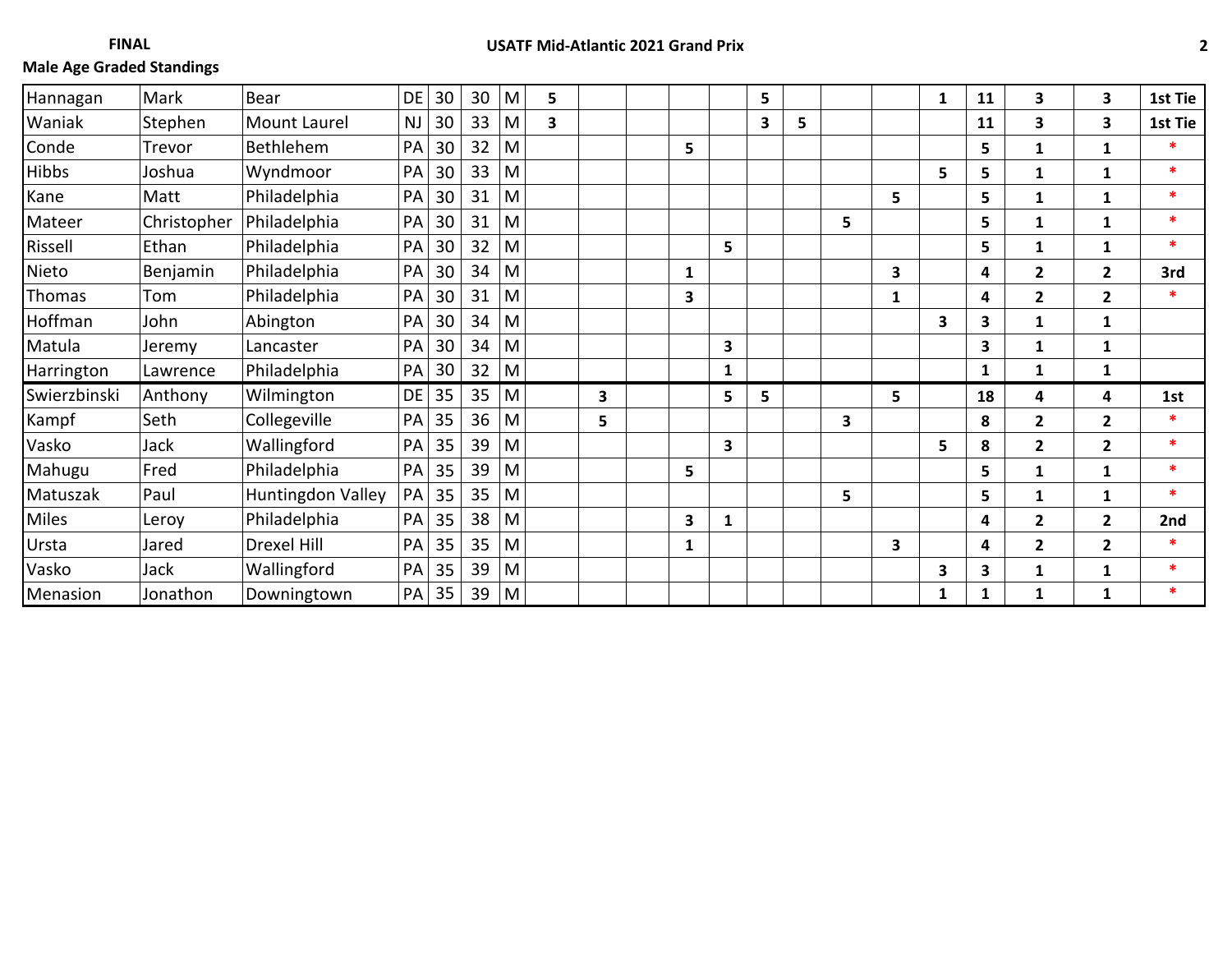| Gagliardi     | John         | <b>West Chester</b>       | PA        | 40 | 41 | M | 3            | ${3}$ | 5            | ${1}$ | 5 |   | 5                       | 18                      | 4              | 6              | 1st    |
|---------------|--------------|---------------------------|-----------|----|----|---|--------------|-------|--------------|-------|---|---|-------------------------|-------------------------|----------------|----------------|--------|
| <b>Butler</b> | <b>Brock</b> | <b>Chester Springs</b>    | PA        | 40 | 43 | M | 5            |       |              |       |   | 5 |                         | 10                      | $\mathbf{2}$   | $\overline{2}$ | sk.    |
| Manavi        | Reza         | <b>Willow Grove</b>       | PA        | 40 | 43 | M | $\mathbf{1}$ |       | 3            |       |   | 3 |                         | $\overline{7}$          | 3              | 3              | 2nd    |
| DiGennaro     | Mike         | Wilmington                | DE        | 40 | 43 | M |              |       |              | 5     |   | 1 |                         | 6                       | $\mathbf{2}$   | $\overline{2}$ | $\ast$ |
| LoBianco      | Pete         | York                      | PA        | 40 | 42 | M |              | 5     |              |       | 1 |   |                         | 6                       | $\overline{2}$ | $\overline{2}$ | $\ast$ |
| Gourley       | <b>Steve</b> | Doylestown                | PA        | 40 | 43 | M |              |       |              |       |   | 5 |                         | 5                       | $\mathbf{1}$   | $\mathbf{1}$   | $\ast$ |
| <b>Burns</b>  | Scott        | <b>West Chester</b>       | PA        | 40 | 41 | M |              |       |              |       |   |   | $\overline{\mathbf{3}}$ | 3                       | $\mathbf{1}$   | 1              | $\ast$ |
| Foster        | Kurt         | <b>Berlin</b>             | <b>NJ</b> | 40 | 43 | M |              | 3     |              |       |   |   |                         | 3                       | $\mathbf{1}$   | $\mathbf{1}$   | 3rd    |
| MuQaribu      | Mudhillun    | <b>Clifton Heights</b>    | PA        | 40 | 42 | M |              |       |              | 3     |   |   |                         | 3                       | $\mathbf{1}$   | $\mathbf{1}$   | $\ast$ |
| Naimoli       | Christopher  | Philadelphia              | PA        | 40 | 42 | M |              |       |              |       |   | 3 |                         | 3                       | $\mathbf{1}$   | 1              | $\ast$ |
| Rivera        | Victor       | Philadelphia              | PA        | 40 | 42 | M |              |       |              |       | 3 |   |                         | 3                       | $\mathbf{1}$   | $\mathbf{1}$   | $\ast$ |
| Gagliardi     | John         | <b>West Chester</b>       | PA        | 40 | 42 | M |              |       |              |       |   |   | $\mathbf{1}$            | 1                       | $\mathbf{1}$   | $\mathbf{1}$   |        |
| Polakoff      | Craig        | Philadelphia              | PA        | 40 | 42 | M |              |       | $\mathbf{1}$ |       |   |   |                         | $\mathbf{1}$            | $\mathbf{1}$   | $\mathbf{1}$   |        |
| Kimmel        | Michael      | Wayne                     | PA        | 45 | 48 | M |              | 5     |              | 1     | 5 |   |                         | 11                      | 3              | 3              | 1st    |
| McMillan      | Jay          | Columbia                  | PA        | 45 | 49 | M |              |       | 5            |       |   |   | 5                       | 10                      | $\overline{2}$ | $\overline{2}$ | $\ast$ |
| <b>Booth</b>  | Matt         | Lansdowne                 | PA        | 45 | 49 | M | $\mathbf{1}$ |       |              |       | 3 | 5 |                         | 9                       | 3              | 3              | 2nd    |
| Elliott       | Thomas       | Cinnaminson               | <b>NJ</b> | 45 | 48 | M |              |       |              | 5     |   |   |                         | 5                       | $\mathbf{1}$   | $\mathbf{1}$   | $\ast$ |
| Lanier        | Kareem       | <b>Lincoln University</b> | PA        | 45 | 48 | M | 5            |       |              |       |   |   |                         | 5                       | $\mathbf{1}$   | $\mathbf{1}$   | $\ast$ |
| Swan          | Jason        | Williamstown              | <b>NJ</b> | 45 | 47 | M |              |       |              |       |   | 5 |                         | 5                       | $\mathbf{1}$   | $\mathbf{1}$   | $\ast$ |
| Dang          | Anh          | Philadelphia              | PA        | 45 | 47 | M |              |       |              |       |   |   | $\overline{\mathbf{3}}$ | 3                       | $\mathbf{1}$   | $\mathbf{1}$   | $\ast$ |
| Lanier        | Kyle         | Lincoln University        | PA        | 45 | 48 | M | 3            |       |              |       |   |   |                         | $\overline{\mathbf{3}}$ | $\mathbf{1}$   | $\mathbf{1}$   | $\ast$ |
| Scholl        | David        | Jenkintown                | PA        | 45 | 45 | M |              |       | 3            |       |   |   |                         | 3                       | $\mathbf{1}$   | $\mathbf{1}$   | $\ast$ |
| Tamburello    | Anthony      | Glassboro                 | <b>NJ</b> | 45 | 46 | M |              |       |              | 3     |   |   |                         | 3                       | $\mathbf{1}$   | $\mathbf{1}$   | $\ast$ |
| Gilligan      | Sean         | Middletown                | DE        | 45 | 47 | M |              |       | $\mathbf{1}$ |       |   |   |                         | $\mathbf{1}$            | $\mathbf{1}$   | $\mathbf{1}$   | $\ast$ |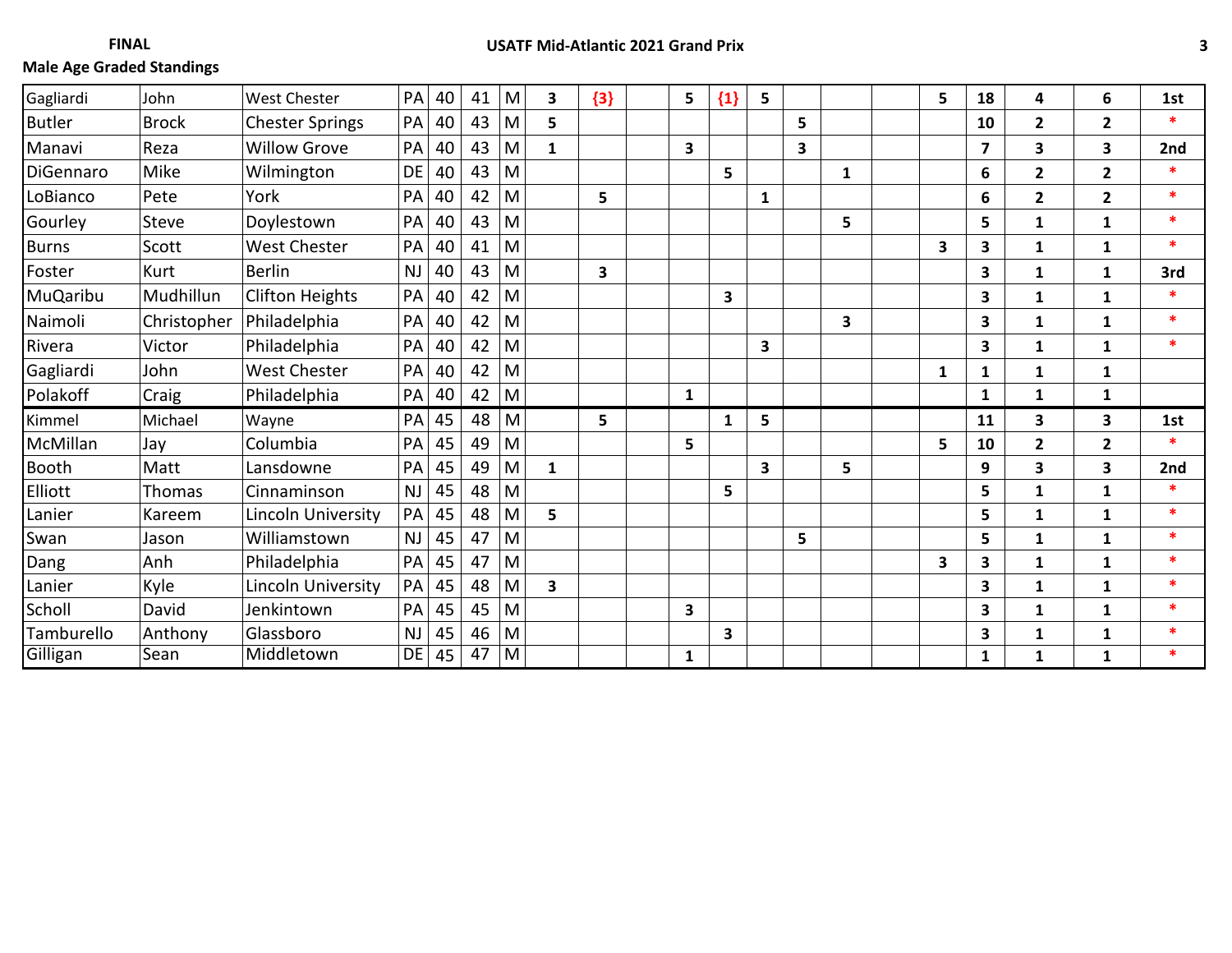**FINAL**

| Harte       | Tim     | Coatesville       | PA        | 50 | 53 | M | 5            |   |   | 5 |                         |    | 5                       | 5     |              | 20           | 4              | 4              | 1st     |
|-------------|---------|-------------------|-----------|----|----|---|--------------|---|---|---|-------------------------|----|-------------------------|-------|--------------|--------------|----------------|----------------|---------|
| Cutrona     | Matthew | Wilmington        | DE        | 50 | 51 | M | 3            | 3 |   |   | $\overline{\mathbf{3}}$ |    | $\overline{\mathbf{3}}$ | ${1}$ |              | 12           | 4              | 5              | 2nd     |
| Dechnik     | Michael | Skippack          | PA        | 50 | 53 | M |              |   | 3 | 3 |                         | 5. |                         |       |              | 11           | 3              | 3              | 3rd Tie |
| Montini     | Paul    | Huntingdon Valley | PA        | 50 | 53 | M |              | 5 |   | 1 | 5                       |    |                         |       |              | 11           | 3              | 3              | 3rd Tie |
| Zappile     | Carmen  | Philadelphia      | PA        | 50 | 54 | M |              |   | 5 |   |                         |    |                         | 3     |              | 8            | $\overline{2}$ | $\overline{2}$ |         |
| Fife        | William | Lancaster         | PA        | 50 | 52 | M |              |   |   |   |                         |    |                         |       | 5            | 5.           | $\mathbf{1}$   | 1              |         |
| Liay        | Paulino | Cherry Hill       | <b>NJ</b> | 50 | 53 | M |              |   |   |   |                         |    |                         |       | 3            | 3.           | 1              | 1              |         |
| Gervino     | Grady   | Philadelphia      | PA        | 50 | 53 | M |              |   |   |   | $\mathbf{1}$            |    |                         |       |              | 1            | 1              | 1              |         |
| Gualano     | Stephen | Easton            | PA        | 50 | 51 | M |              | 1 |   |   |                         |    |                         |       |              | $\mathbf{1}$ | $\mathbf{1}$   | 1              |         |
| Kruelle     | Chuck   | Downingtown       | PA        | 50 | 53 | M | $\mathbf{1}$ |   |   |   |                         |    |                         |       |              | 1            | $\mathbf{1}$   | $\mathbf{1}$   |         |
| Mann        | Charles | Cherry Hill       | <b>NJ</b> | 50 | 51 | M |              |   |   |   |                         |    | 1                       |       |              | 1            | $\mathbf{1}$   | $\mathbf{1}$   |         |
| Nicolosi    | Philip  | Easton            | PA        | 50 | 51 | M |              |   |   |   |                         |    |                         |       | $\mathbf{1}$ | 1            | $\mathbf{1}$   | $\mathbf{1}$   |         |
| Mazo        | Daniel  | Bala Cynwyd       | PA        | 55 | 57 | M |              | 5 | 5 |   |                         | 5  | 5                       | ${3}$ |              | 20           | 4              | 5              | 1st     |
| Hranilovich | Stephen | Phoenixville      | PA        | 55 | 58 | M |              |   |   |   | 5                       | 3  | 3                       | 1     |              | 12           | 4              | 4              | 2nd     |
| Armstrong   | Scott   | Pottstown         | PA        | 55 | 58 | M | 5            | 1 | 3 |   |                         |    |                         |       |              | 9            | 3              | 3              | 3rd     |
| Barbee      | Kenneth | Philadelphia      | PA        | 55 | 57 | M |              |   |   |   |                         |    |                         | 5     |              | 5.           | $\mathbf{1}$   | 1              |         |
| Gallagher   | Robert  | Quakertown        | PA        | 55 | 55 | M |              |   |   | 5 |                         |    |                         |       |              | 5.           | $\mathbf{1}$   | 1              |         |
| Wiechecki   | David   | Wilmington        | DE        | 55 | 59 | M |              | 3 | 1 |   |                         |    |                         |       |              | 4            | $\overline{2}$ | $\overline{2}$ |         |
| Sherman     | Mike    | Lambertville      | <b>NJ</b> | 55 | 56 | M | 3            |   |   |   |                         |    |                         |       |              | 3.           | $\mathbf{1}$   | 1              |         |
| Forward     | Doug    | Thorndale         | PA        | 55 | 55 | M |              |   |   |   |                         | 1  |                         |       |              | $\mathbf{1}$ | $\mathbf{1}$   | 1              |         |
| Keese       | Mark    | Middletown        | DE        | 55 | 59 | M | 1            |   |   |   |                         |    |                         |       |              | $\mathbf{1}$ | $\mathbf{1}$   | $\mathbf{1}$   |         |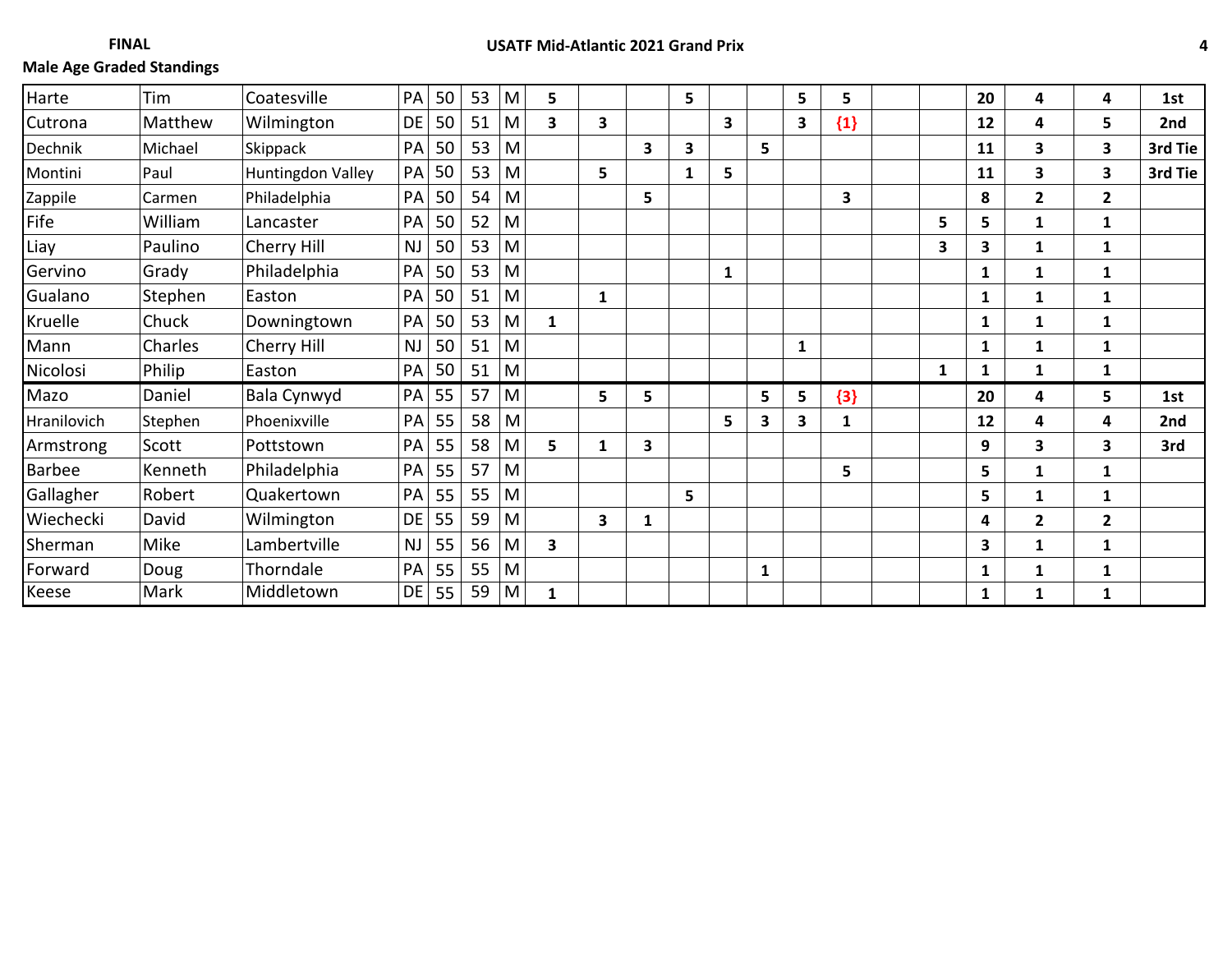| Cauller         | Gregory   | York                 | PA        | 60 | 61 | M | ${1}$ | 3 | 5 |   |       | 5            | $\overline{\mathbf{3}}$ | ${3}$        |   |              | 16           | 4                       | 6              | 1st    |
|-----------------|-----------|----------------------|-----------|----|----|---|-------|---|---|---|-------|--------------|-------------------------|--------------|---|--------------|--------------|-------------------------|----------------|--------|
| Reynolds        | Robert    | Wyndmoor             | PA        | 60 | 64 | M | 5     | 5 |   |   |       |              |                         |              |   |              | 10           | $\overline{2}$          | $\overline{2}$ | $\ast$ |
| Sery            | Jim       | Clarksboro           | <b>NJ</b> | 60 | 60 | M |       |   |   |   |       |              | 5                       | 5            |   |              | 10           | $\mathbf{2}$            | $\overline{2}$ | $\ast$ |
| <b>Bizal</b>    | Michael   | Exton                | PA        | 60 | 60 | M |       |   |   |   | 5     | 3            |                         |              |   |              | 8            | $\overline{2}$          | $\overline{2}$ | 2nd    |
| Klanchar        | Marty     | <b>State College</b> | PA        | 60 | 64 | M |       |   |   |   |       |              |                         |              | 5 |              | 5            | $\mathbf{1}$            | 1              |        |
| Mohler          | Glenn     | Ephrata              | PA        | 60 | 60 | M |       |   |   |   |       |              |                         |              |   | 5            | 5            | $\mathbf{1}$            | $\mathbf{1}$   |        |
| Wright          | Keith     | Palmyra              | <b>NJ</b> | 60 | 64 | M |       |   |   | 5 |       |              |                         |              |   |              | 5            | 1                       | 1              |        |
| Bodary          | Michael   | Downingtown          | PA        | 60 | 61 | M |       | 1 |   |   | 3     |              |                         |              |   |              | 4            | $\overline{2}$          | $\overline{2}$ |        |
| Hatch           | Stanley   | Flourtown            | PA        | 60 | 60 | M |       |   |   |   |       |              |                         |              |   | 3            | 3            | $\mathbf{1}$            | 1              |        |
| Roth            | Robert    | <b>Berlin</b>        | NJ        | 60 | 63 | M |       |   | 3 |   |       |              |                         |              |   |              | 3            | $\mathbf{1}$            | $\mathbf{1}$   | 3rd    |
| Shields         | Charles   | Abington             | PA        | 60 | 62 | M | 3     |   |   |   |       |              |                         |              |   |              | 3            | $\mathbf{1}$            | 1              |        |
| Conway          | Bill      | Downingtown          | PA        | 60 | 60 | M |       |   |   |   |       | $\mathbf{1}$ |                         |              |   | $\mathbf{1}$ | $\mathbf{2}$ | $\overline{2}$          | $\overline{2}$ |        |
| Hesketh         | Robert    | Sicklerville         | <b>NJ</b> | 60 | 61 | M |       |   |   |   | 1     |              |                         |              |   |              | $\mathbf{1}$ | $\mathbf{1}$            | $\mathbf{1}$   |        |
| Kirchner        | Jeffrey   | Lancaster            | PA        | 60 | 62 | M |       |   |   |   |       |              |                         | $\mathbf{1}$ |   |              | $\mathbf{1}$ | $\mathbf{1}$            | $\mathbf{1}$   |        |
| <b>Boland</b>   | Robert    | Warrington           | PA        | 65 | 65 | M | 5     | 5 | 5 | 5 | ${5}$ | ${3}$        | ${5}$                   |              |   |              | 20           | $\overline{\mathbf{4}}$ | 7              | 1st    |
| Mason           | Robert    | Wilmington           | DE        | 65 | 66 | M |       | 3 | 1 |   |       | 5            |                         |              | 5 |              | 14           | $\overline{\mathbf{4}}$ | 4              | 2nd    |
| Stenzel         | Robert    | Cherry Hill          | <b>NJ</b> | 65 | 65 | M |       |   |   | 3 |       | $\mathbf{1}$ | 3                       | 3            |   |              | 10           | 4                       | 4              | 3rd    |
| Pellechio       | Thomas    | Doylestown           | PA        | 65 | 66 | M |       |   |   | 1 | 3     |              | 1                       |              |   | 3            | 8            | 4                       | 4              |        |
| Newcomer        | Walter    | Manheim              | PA        | 65 | 65 | M |       |   |   |   |       |              |                         | 5            |   |              | 5            | $\mathbf{1}$            | $\mathbf{1}$   |        |
| Vengrove        | Marc      | Allentown            | PA        | 65 | 65 | M |       |   |   |   |       |              |                         |              |   | 5            | 5            | $\mathbf{1}$            | $\mathbf{1}$   |        |
| <b>Bruckner</b> | Joseph    | <b>West Berlin</b>   | <b>NJ</b> | 65 | 67 | M |       |   |   |   |       |              |                         |              | 3 |              | 3            | $\mathbf{1}$            | 1              |        |
| Wrzosek         | Thomas    | Downingtown          | PA        | 65 | 65 | M |       |   | 3 |   |       |              |                         |              |   |              | 3            | $\mathbf{1}$            | $\mathbf{1}$   |        |
| Hellman         | Jerry     | <b>Medford Lakes</b> | <b>NJ</b> | 65 | 67 | M |       |   |   |   |       |              |                         |              |   | $\mathbf{1}$ | $\mathbf{1}$ | $\mathbf{1}$            | $\mathbf{1}$   |        |
|                 |           |                      |           |    |    |   |       |   |   |   |       |              |                         |              |   |              |              |                         |                |        |
| McConnell       | Lee       | Malvern              | PA        | 65 | 67 | M |       | 1 |   |   |       |              |                         |              |   |              | $\mathbf{1}$ | 1                       | $\mathbf{1}$   |        |
| <b>Sacks</b>    | Frederick | Cherry Hill          | <b>NJ</b> | 65 | 68 | M |       |   |   |   | 1     |              |                         |              |   |              | 1            | 1                       | 1              |        |